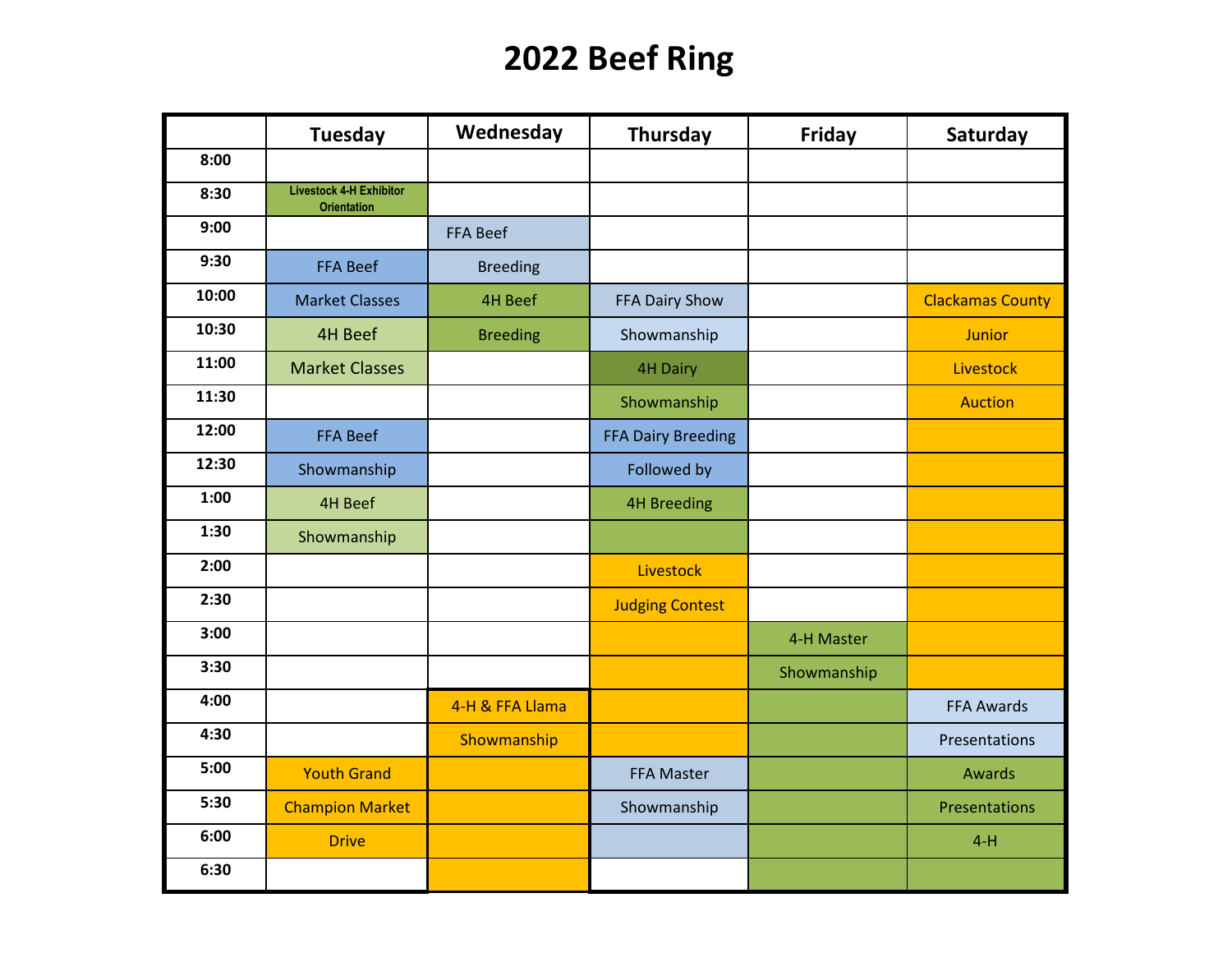### **2022 Ely Barn - East Ring (Outside)**

|                | <b>Tuesday</b>        | Wednesday               | Thursday                | Friday | Saturday |
|----------------|-----------------------|-------------------------|-------------------------|--------|----------|
| 8:00           |                       | 4-H Fiber               |                         |        |          |
| 8:30           |                       | <b>Goat Show</b>        |                         |        |          |
| 9:00           |                       |                         | FFA All Goat            |        |          |
| 9:30           |                       |                         | <b>Breeding Classes</b> |        |          |
| 10:00          | 4-H Meat Goat         |                         |                         |        |          |
| 10:30          | <b>Market Classes</b> |                         |                         |        |          |
| 11:00          |                       | 4-H Meat Goat           | 4-H Meat Goat           |        |          |
|                |                       | <b>Breeding Classes</b> | Showmanship             |        |          |
| 12:00 - 12:30  |                       |                         |                         |        |          |
| $12:30 - 1:00$ |                       |                         |                         |        |          |
| $1:00 - 1:30$  |                       |                         |                         |        |          |
| $1:30 - 2:00$  |                       |                         |                         |        |          |
| $2:00 - 2:30$  | FFA Meat Goat         |                         |                         |        |          |
| $2:30 - 3:00$  | <b>Market Classes</b> |                         |                         |        |          |
| $3:00 - 3:30$  |                       | FFA All Goat            |                         |        |          |
| $3:30 - 4:00$  |                       | Showmanship             |                         |        |          |
| $4:00 - 4:30$  |                       |                         |                         |        |          |
| $4:30 - 5:00$  |                       |                         |                         |        |          |
| $5:00 - 5:30$  |                       |                         |                         |        |          |
| $5:30 - 6:00$  |                       |                         |                         |        |          |
| $6:00 - 6:30$  |                       |                         |                         |        |          |
| $6:30 - 7:00$  |                       |                         |                         |        |          |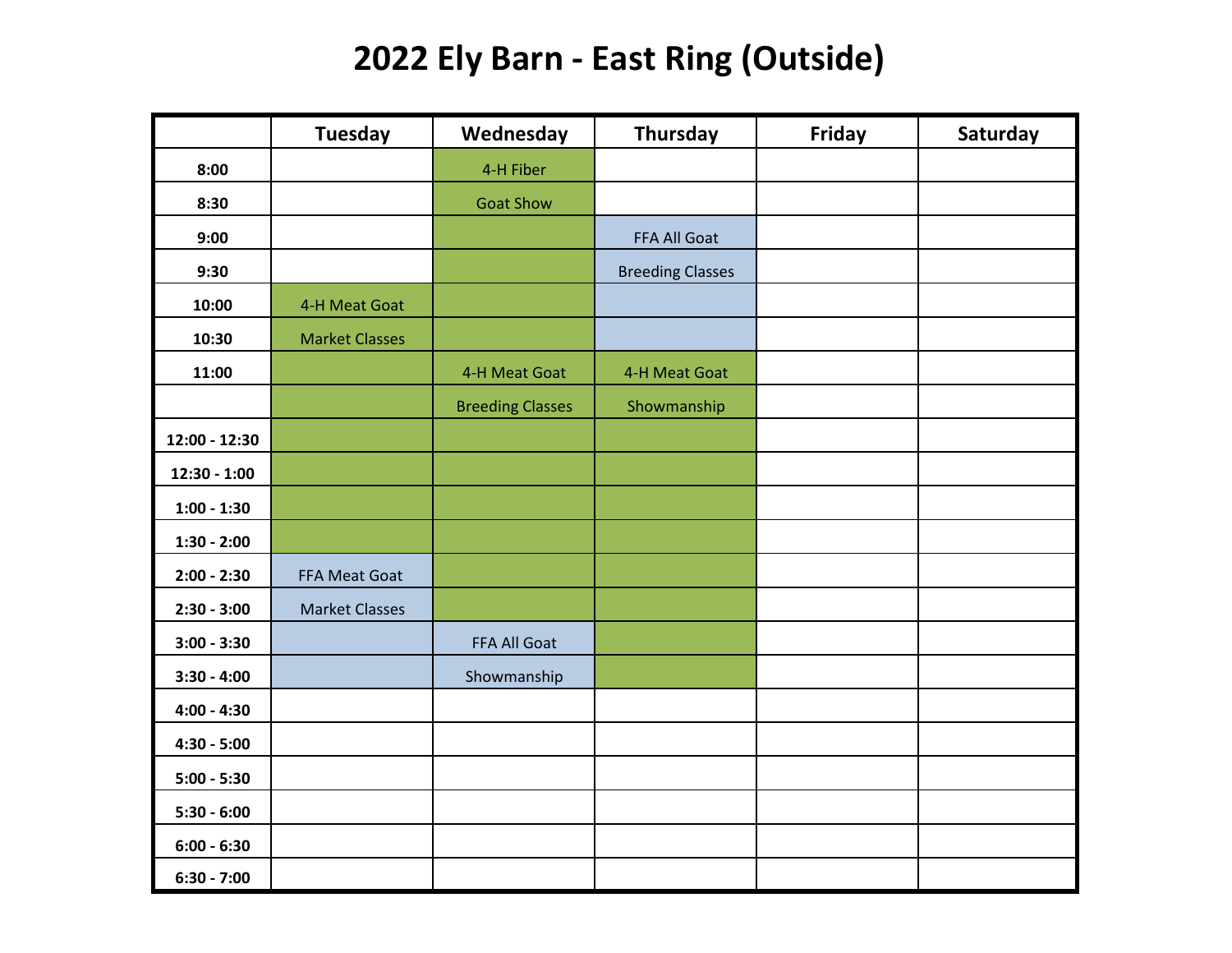## **2022 Ely Barn - North Ring**

|                 | <b>Tuesday</b> | Wednesday      | <b>Thursday</b> | Friday | Saturday |
|-----------------|----------------|----------------|-----------------|--------|----------|
| $8:00 - 8:30$   |                |                |                 |        |          |
| $8:30 - 9:00$   |                |                |                 |        |          |
| $9:00 - 9:30$   |                |                |                 |        |          |
| $9:30 - 10:00$  |                |                |                 |        |          |
| $10:00 - 10:30$ |                |                |                 |        |          |
| $10:30 - 11:00$ |                |                |                 |        |          |
| $11:00 - 11:30$ |                |                |                 |        |          |
| 11:30 - 12:00   |                |                |                 |        |          |
| 12:00 - 12:30   |                |                |                 |        |          |
| $12:30 - 1:00$  |                |                | 4-H Dairy Goat  |        |          |
| $1:00 - 1:30$   |                | 4-H Dairy Goat | <b>Breeding</b> |        |          |
| $1:30 - 2:00$   |                | Showmanship    |                 |        |          |
| $2:00 - 2:30$   |                |                |                 |        |          |
| $2:30 - 3:00$   |                |                |                 |        |          |
| $3:00 - 3:30$   |                |                |                 |        |          |
| $3:30 - 4:00$   |                |                |                 |        |          |
| $4:00 - 4:30$   |                |                |                 |        |          |
| $4:30 - 5:00$   |                |                |                 |        |          |
| $5:00 - 5:30$   |                |                |                 |        |          |
| $5:30 - 6:00$   |                |                |                 |        |          |
| $6:00 - 6:30$   |                |                |                 |        |          |
| $6:30 - 7:00$   |                |                |                 |        |          |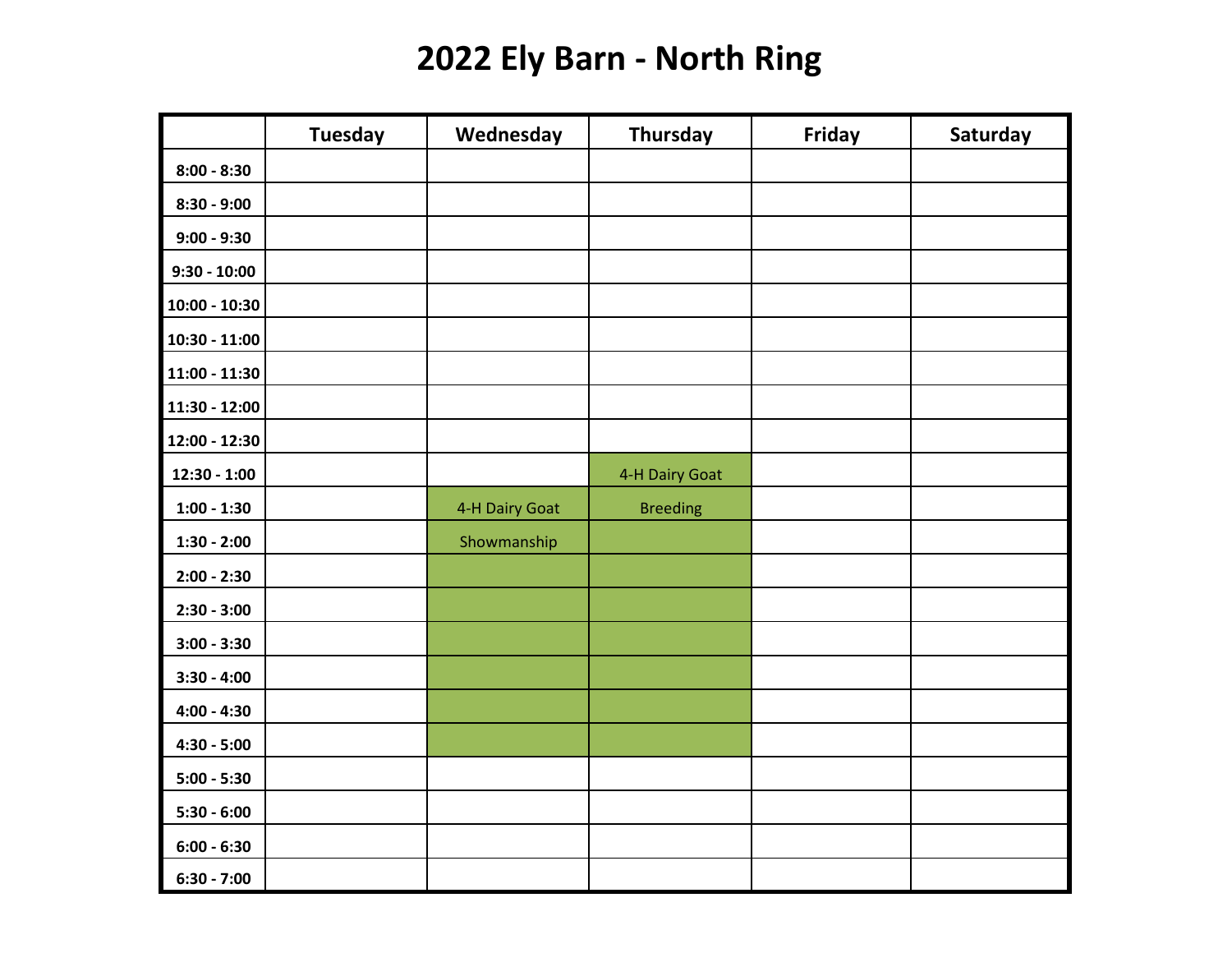# **2021 Ely Barn - South Ring**

|                 | <b>Tuesday</b>                   | Wednesday        | Thursday                          | Friday                  | Saturday |
|-----------------|----------------------------------|------------------|-----------------------------------|-------------------------|----------|
| $8:00 - 8:30$   |                                  |                  |                                   |                         |          |
| $8:30 - 9:00$   |                                  |                  | 4-H Pygmy Goat Show               |                         |          |
| $9:00 - 9:30$   |                                  | 4-H Sheep        |                                   | 4-H State Fair          |          |
| $9:30 - 10:00$  |                                  | Showmanship      |                                   | <b>Meeting</b>          |          |
|                 | 10:00 - 10:30 FFA Sheep Breeding |                  |                                   |                         |          |
|                 | 10:30 - 11:00 FFA Sheep Market   |                  |                                   | <b>Sheep Skillathon</b> |          |
| $11:00 - 11:30$ |                                  |                  |                                   |                         |          |
| 11:30 - 12:00   |                                  |                  |                                   |                         |          |
| 12:00 - 12:30   |                                  |                  |                                   |                         |          |
| $12:30 - 1:00$  |                                  |                  |                                   |                         |          |
| $1:00 - 1:30$   |                                  | <b>FFA Sheep</b> |                                   |                         |          |
| $1:30 - 2:00$   |                                  | Showmanship      |                                   |                         |          |
| $2:00 - 2:30$   | 4-H Market Sheep                 |                  |                                   |                         |          |
| $2:30 - 3:00$   |                                  |                  |                                   |                         |          |
| $3:00 - 3:30$   |                                  | 4-H Sheep        |                                   |                         |          |
| $3:30 - 4:00$   |                                  | <b>Breeding</b>  |                                   |                         |          |
| $4:00 - 4:30$   |                                  |                  |                                   |                         |          |
| $4:30 - 5:00$   |                                  |                  |                                   |                         |          |
| $5:00 - 5:30$   |                                  |                  |                                   |                         |          |
| $5:30 - 6:00$   |                                  |                  |                                   |                         |          |
| $6:00 - 6:30$   |                                  |                  | <b>Master Showmanship Meeting</b> |                         |          |
| $6:30 - 7:00$   |                                  |                  |                                   |                         |          |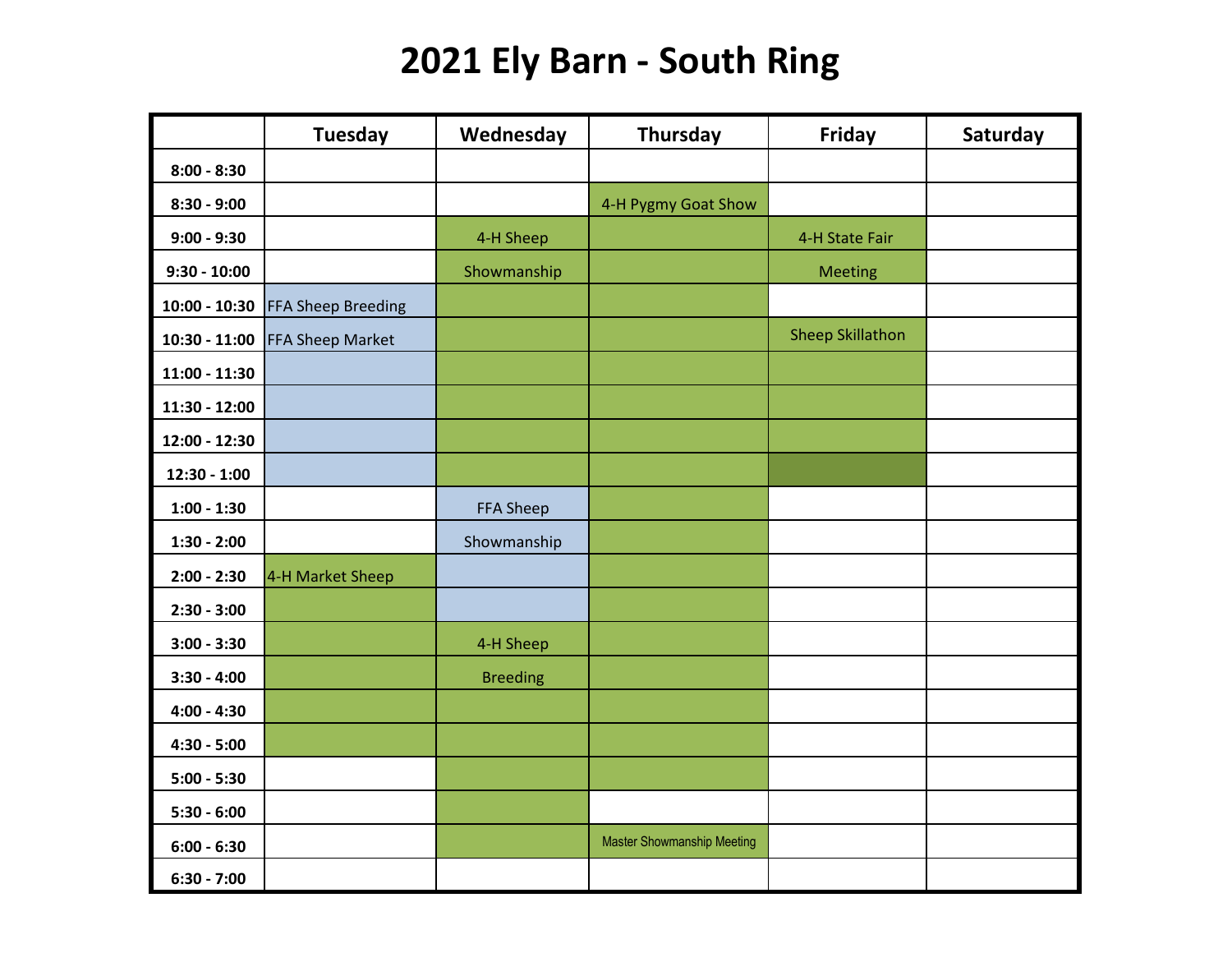## **2022 Grove Ring**

|                 | <b>Tuesday</b>         | Wednesday       | <b>Thursday</b>         | Friday             | Saturday |
|-----------------|------------------------|-----------------|-------------------------|--------------------|----------|
| $8:00 - 8:30$   |                        |                 |                         |                    |          |
| $8:30 - 9:00$   |                        |                 |                         |                    |          |
| $9:00 - 9:30$   |                        |                 |                         |                    |          |
| $9:30 - 10:00$  |                        |                 |                         |                    |          |
| $10:00 - 10:30$ |                        | 4-H & FFA Llama | 4-H & FFA Llama         | 4-H Llama          |          |
| $10:30 - 11:00$ |                        | <b>Handling</b> | <b>Public Relations</b> | <b>Pack Course</b> |          |
| $11:00 - 11:30$ | <b>Youth Llama</b>     |                 | Course                  |                    |          |
| 11:30 - 12:00   | <b>Costume Contest</b> |                 |                         |                    |          |
| 12:00 - 12:30   |                        |                 |                         |                    |          |
| 12:30 - 1:00    |                        |                 |                         |                    |          |
| $1:00 - 1:30$   | 4-H & FFA              |                 |                         |                    |          |
| $1:30 - 2:00$   | <b>Llama Games</b>     |                 |                         |                    |          |
| $2:00 - 2:30$   |                        |                 | 4-H Goat                |                    |          |
| $2:30 - 3:00$   |                        |                 | <b>Obstacle Course</b>  |                    |          |
| $3:00 - 3:30$   |                        |                 |                         |                    |          |
| $3:30 - 4:00$   |                        |                 |                         |                    |          |
| $4:00 - 4:30$   |                        |                 |                         |                    |          |
| $4:30 - 5:00$   |                        |                 |                         |                    |          |
| $5:00 - 5:30$   |                        |                 |                         |                    |          |
| $5:30 - 6:00$   |                        |                 |                         |                    |          |
| $6:00 - 6:30$   |                        |                 |                         |                    |          |
| $6:30 - 7:00$   |                        |                 |                         |                    |          |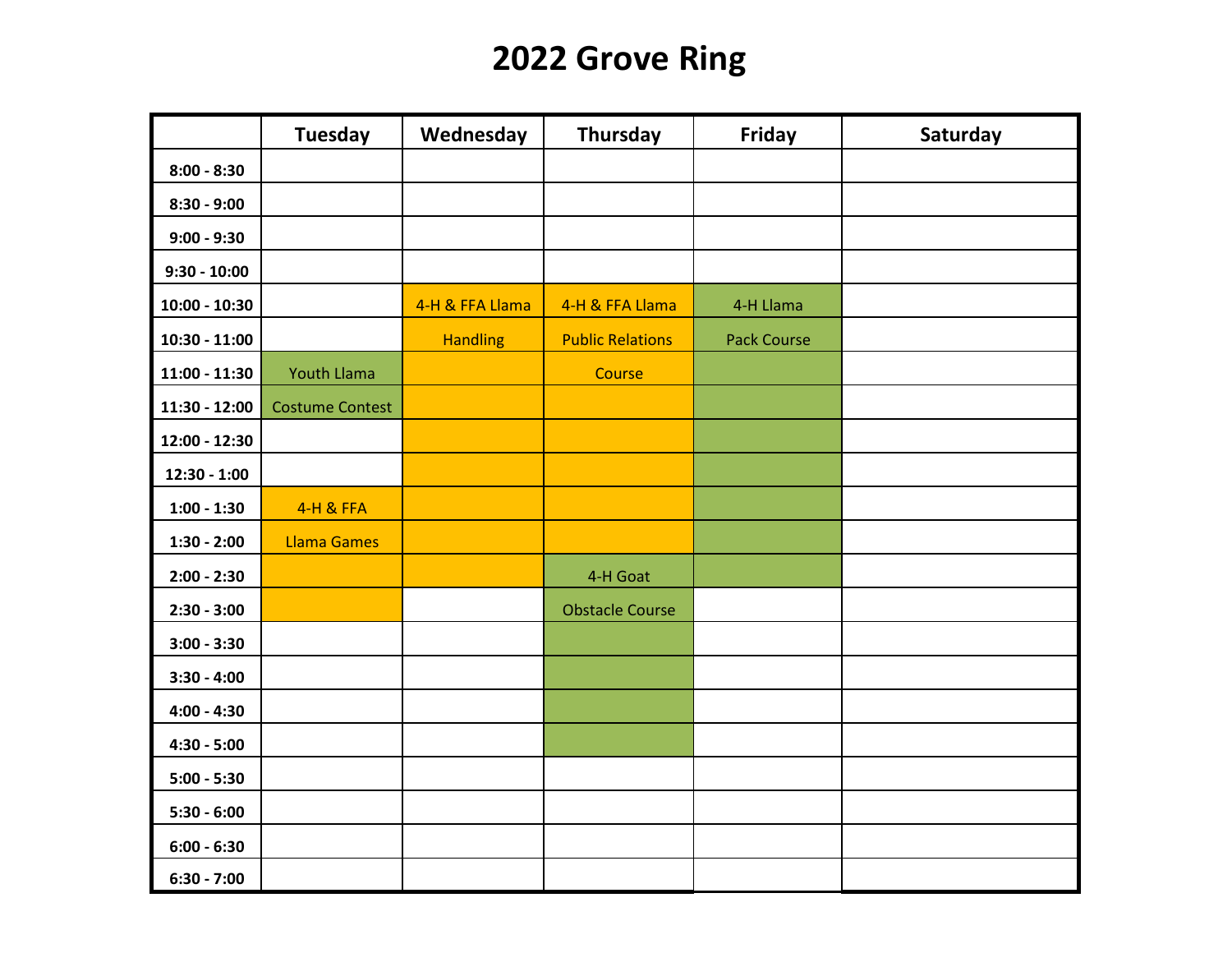|                 |               | 2022 Poultry/Pigeon Fair Schedule      |                                                   |  |                            |                       |                |
|-----------------|---------------|----------------------------------------|---------------------------------------------------|--|----------------------------|-----------------------|----------------|
|                 |               |                                        |                                                   |  |                            |                       |                |
|                 | Tuesday, 8/16 |                                        | Wednesday, 8/17                                   |  | Thursday, 8/18             | Friday, 8/19          | Saturday, 8/20 |
| $8:00 - 8:30$   |               | 4-H Orientation FFA Market Pens        | FFA Poultry Show                                  |  |                            |                       |                |
| $8:30 - 9:00$   |               | 4-H Market Pens                        |                                                   |  |                            |                       |                |
| $9:00 - 9:30$   |               |                                        |                                                   |  |                            |                       |                |
| $9:30 - 10:00$  |               |                                        |                                                   |  |                            |                       |                |
| $10:00 - 10:30$ |               | <b>Egg Judging</b>                     | 4-H Poultry Showmanship                           |  |                            |                       |                |
| $10:30 - 11:00$ |               |                                        | Seniors, Juniors,<br><b>Intermediates</b>         |  |                            |                       |                |
| $11:00 - 11:30$ |               |                                        |                                                   |  |                            |                       |                |
| $11:30 - 12:00$ |               | 4-H Poultry and Pigeon<br>Conformation |                                                   |  |                            |                       |                |
| 12:00 - 12:30   |               |                                        |                                                   |  |                            |                       |                |
| $12:30 - 1:00$  |               |                                        |                                                   |  |                            |                       |                |
| $1:00 - 1:30$   |               |                                        |                                                   |  |                            |                       |                |
| $1:30 - 2:00$   |               |                                        |                                                   |  |                            |                       |                |
| $2:00 - 2:30$   |               |                                        |                                                   |  |                            | 4-H Small Animal      |                |
| $2:30 - 3:00$   |               |                                        | 4-H Pigeon Showmanship<br>Seniors, Intermediates, |  |                            | <b>State Fair Mtg</b> |                |
| $3:00 - 3:30$   |               |                                        | <b>Juniors</b>                                    |  |                            |                       |                |
| $3:30 - 4:00$   |               |                                        |                                                   |  |                            |                       |                |
| $4:00 - 4:30$   |               |                                        |                                                   |  |                            |                       |                |
| $4:30 - 5:00$   |               |                                        |                                                   |  |                            |                       |                |
| $5:00 - 5:30$   |               |                                        |                                                   |  | <b>Small Animal Master</b> |                       |                |
| $5:30 - 6:00$   |               |                                        |                                                   |  | <b>Showmanship Mtg</b>     |                       |                |
| $6:00 - 6:30$   |               |                                        |                                                   |  |                            |                       |                |
| $6:30 - 7:00$   |               |                                        |                                                   |  |                            |                       |                |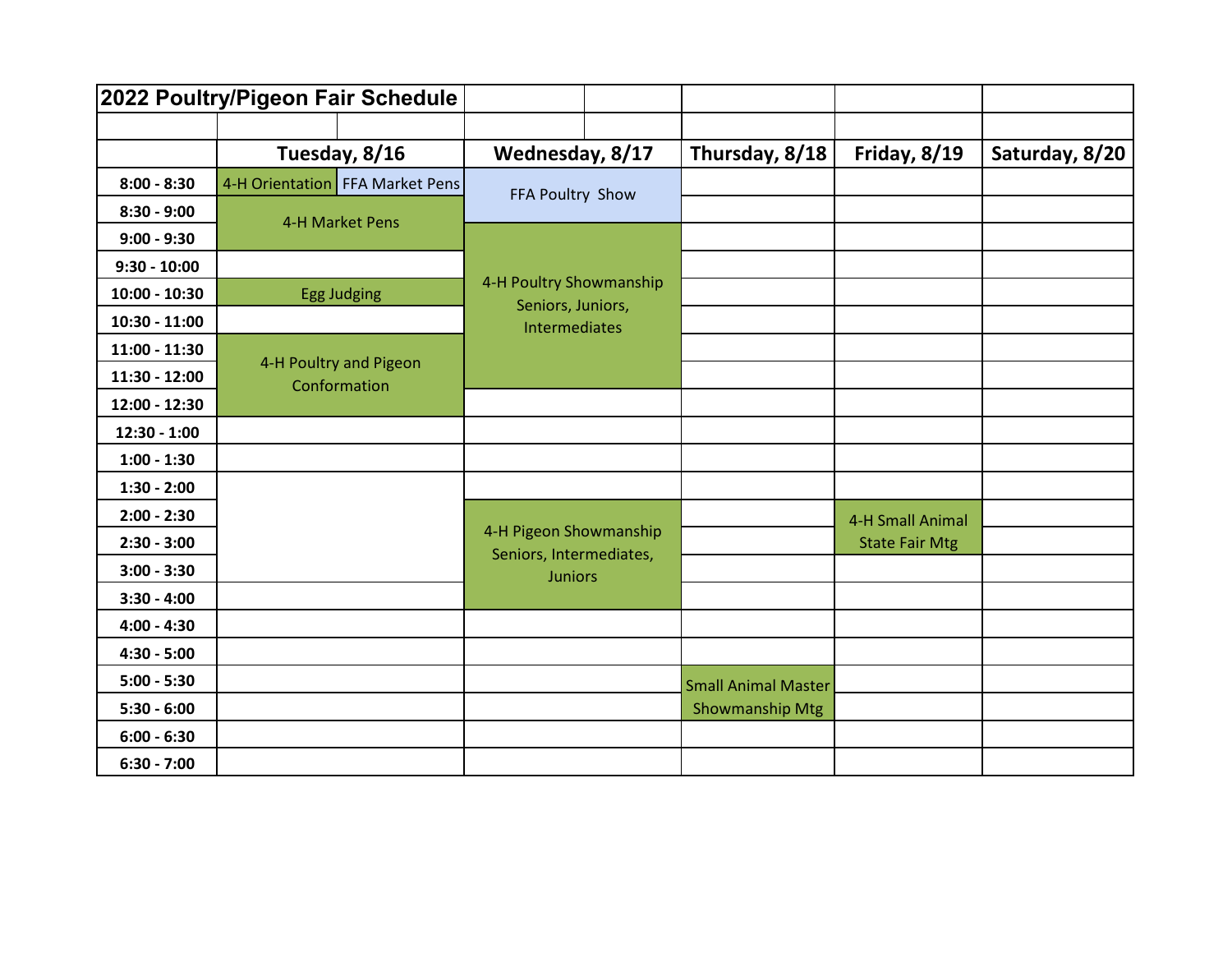### **2022 Rabbit Barn**

|                 | <b>Tuesday</b>       |                 | Wednesday |              | Thursday                           | <b>Friday</b>         | Saturday |
|-----------------|----------------------|-----------------|-----------|--------------|------------------------------------|-----------------------|----------|
| $8:00 - 8:30$   | <b>Small Animal</b>  |                 |           | FFA Rabbit & | 4-H Cavy                           | 4-H Rabbit            |          |
| $8:30 - 9:00$   | Orientation          |                 |           | Cavy Show    | Showmanship                        | Conformation          |          |
| $9:00 - 9:30$   |                      |                 |           |              | <b>Followed by</b>                 |                       |          |
| $9:30 - 10:00$  |                      |                 |           |              | Conformation                       |                       |          |
| $10:00 - 10:30$ |                      |                 |           |              | 4-H Rabbit Showmanship,            |                       |          |
| $10:30 - 11:00$ |                      |                 |           |              | <b>Intermediates &amp; Seniors</b> |                       |          |
| $11:00 - 11:30$ |                      |                 |           |              |                                    |                       |          |
| 11:30 - 12:00   |                      | 4-H Rabbit      |           |              |                                    |                       |          |
| 12:00 - 12:30   |                      | and Cavy        |           |              |                                    |                       |          |
| $12:30 - 1:00$  |                      | <b>Breed ID</b> |           |              |                                    |                       |          |
| $1:00 - 1:30$   |                      | and             |           |              | 4-H Rabbit Showmanship             |                       |          |
| $1:30 - 2:00$   | <b>4-H &amp; FFA</b> | Skill-a-thon    |           |              | <b>Juniors</b>                     |                       |          |
| $2:00 - 2:30$   | Market               |                 |           |              |                                    | 4-H Small Animal      |          |
| $2:30 - 3:00$   | Rabbit               |                 |           |              |                                    | <b>State Fair Mtg</b> |          |
| $3:00 - 3:30$   |                      |                 |           |              |                                    |                       |          |
| $3:30 - 4:00$   |                      |                 |           |              |                                    |                       |          |
| $4:00 - 4:30$   |                      |                 |           |              |                                    |                       |          |
| $4:30 - 5:00$   |                      |                 |           |              |                                    |                       |          |
| $5:00 - 5:30$   |                      |                 |           |              | <b>Small Animal Master</b>         |                       |          |
| $5:30 - 6:00$   |                      |                 |           |              | <b>Showmanship Mtg</b>             |                       |          |
| $6:00 - 6:30$   |                      |                 |           |              |                                    |                       |          |
| $6:30 - 7:00$   |                      |                 |           |              |                                    |                       |          |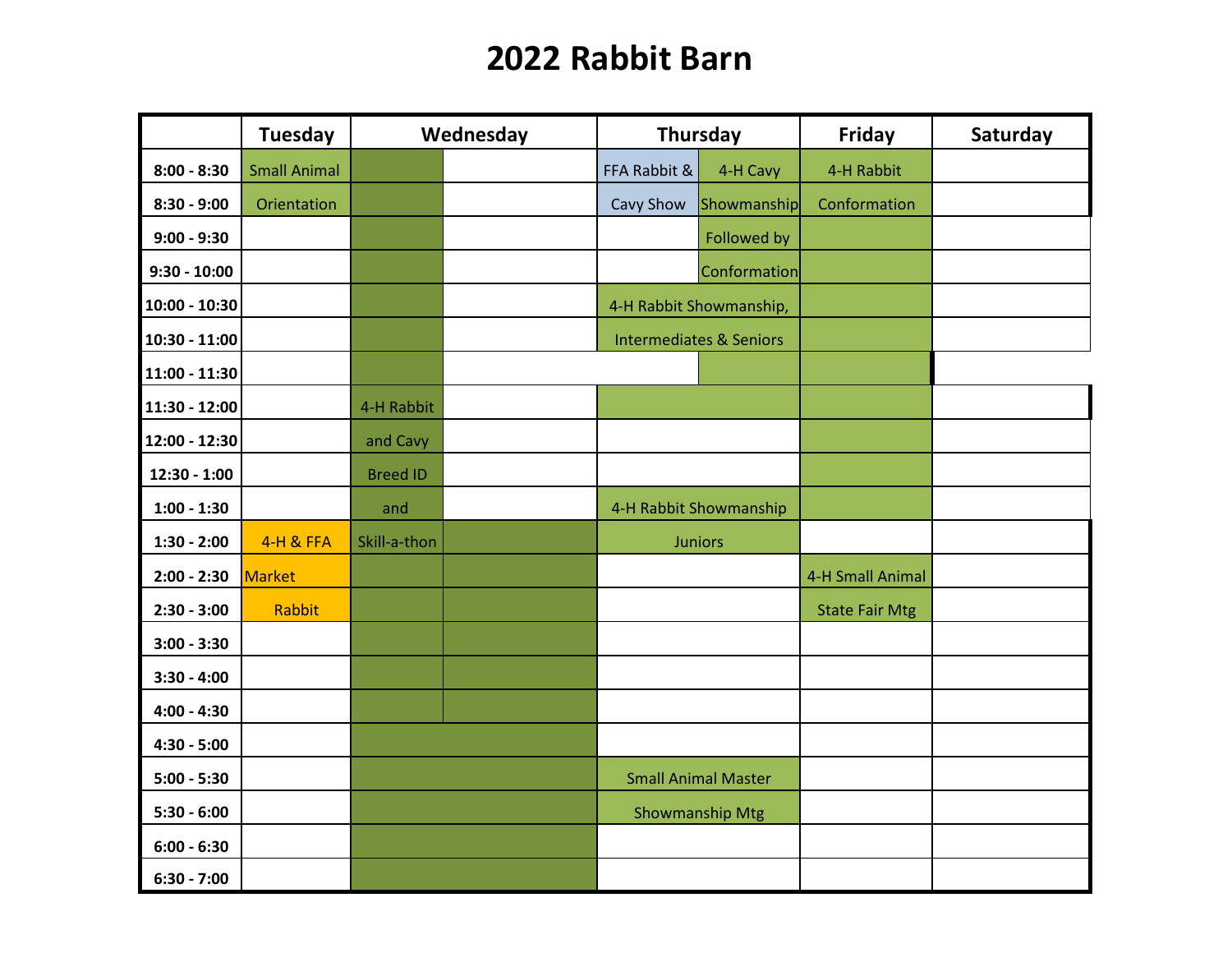|                 | Tuesday, 8/16              |                            | Wednesday, 8/17                    |                       | Thursday, 8/18                            |                                  |                            | Friday, 8/19                   | Saturday, 8/20             |
|-----------------|----------------------------|----------------------------|------------------------------------|-----------------------|-------------------------------------------|----------------------------------|----------------------------|--------------------------------|----------------------------|
| $8:00 - 8:30$   | 4-H Orientation            | <b>FFA Market Poultry</b>  |                                    |                       |                                           |                                  |                            |                                |                            |
|                 |                            |                            | <b>FFA Poultry Show</b>            |                       |                                           | FFA Rabbit &<br><b>Cavy Show</b> |                            |                                |                            |
| $8:30 - 9:00$   | 4-H Market Poultry         |                            |                                    |                       | 4-H Cavy Showmanship                      |                                  |                            |                                | 4-H Cloverbud              |
| $9:00 - 9:30$   |                            |                            |                                    |                       | <b>Followed by Conformation</b>           |                                  |                            |                                |                            |
| $9:30 - 10:00$  |                            |                            | 4-H Poultry                        |                       |                                           |                                  |                            |                                | Check-in                   |
| 10:00 - 10:30   | <b>Egg Judging</b>         |                            | Showmanship                        |                       |                                           | <b>Pigeon Rolling</b>            |                            |                                | 4-H Cloverbud              |
| $10:30 - 11:00$ |                            |                            | Seniors, Juniors,<br>Intermediates |                       | 4-H Rabbit Showmanship,                   |                                  |                            |                                | Show                       |
| $11:00 - 11:30$ |                            |                            |                                    |                       | Intermediates & Seniors                   |                                  | 4-H Rabbit<br>Conformation |                                |                            |
| 11:30 - 12:00   | 4-H Poultry and            |                            |                                    |                       |                                           | Rooster                          |                            |                                |                            |
|                 | Pigeon<br>Conformation     |                            |                                    |                       |                                           | Crowing                          |                            |                                |                            |
| 12:00 - 12:30   |                            |                            |                                    |                       |                                           | Contest                          |                            |                                | 4-H Cloverbud              |
| $12:30 - 1:00$  |                            |                            |                                    |                       |                                           |                                  |                            |                                | <b>Costume and Talent</b>  |
| $1:00 - 1:30$   |                            |                            |                                    | <b>Rabbit Agility</b> |                                           |                                  |                            |                                | Contests                   |
| $1:30 - 2:00$   |                            |                            |                                    |                       | 4-H Rabbit Showmanship,<br><b>Juniors</b> |                                  |                            | <b>Cavy Agility</b>            |                            |
| $2:00 - 2:30$   | <b>4H &amp; FFA Market</b> |                            |                                    |                       |                                           | <b>Pigeon Rolling</b>            | 4-H Small                  |                                | <b>Chicken Races</b>       |
|                 | Rabbit                     | Meet the Breed:            | 4-H Pigeon<br>Showmanship          |                       |                                           |                                  | <b>Animal State</b>        |                                |                            |
| $2:30 - 3:00$   |                            | Poultry                    | Seniors,                           |                       |                                           |                                  | <b>Fair Mtg</b>            |                                |                            |
|                 |                            |                            | Intermediates,                     | Rabbit/Cavy Carrot    |                                           | <b>Chicken Races</b>             |                            | <b>Small Animal</b><br>Costume | 4-H Master                 |
| $3:00 - 3:30$   |                            |                            | Juniors                            | <b>Eating Contest</b> |                                           |                                  |                            | Contest                        | Showmanship                |
| $3:30 - 4:00$   |                            | <b>Small Animal Talent</b> |                                    | Meet the Breed:       |                                           | Meet the                         |                            | Meet the Breed:                |                            |
| $4:00 - 4:30$   |                            | Show                       |                                    | Rabbits/Cavies        |                                           | <b>Breed: Poultry</b>            |                            | Rabbits/Cavies                 |                            |
| $4:30 - 5:00$   |                            |                            |                                    |                       |                                           |                                  |                            |                                |                            |
| $5:00 - 5:30$   |                            |                            |                                    |                       | <b>Small Animal Master</b>                |                                  |                            |                                |                            |
| $5:30 - 6:00$   |                            |                            |                                    |                       | Showmanship Mtg                           |                                  |                            |                                |                            |
| $6:00 - 6:30$   |                            |                            |                                    |                       |                                           |                                  |                            |                                | <b>Small Animal Awards</b> |
| $6:30 - 7:00$   |                            |                            |                                    |                       |                                           |                                  |                            |                                | Ceremony                   |

 $\label{eq:3.1} \left\| \theta \right\| = \left\| \theta - \theta \right\| \leq \left\| \theta - \theta \right\| \leq \left\| \theta - \theta \right\| \leq \left\| \theta - \theta \right\| \leq \left\| \theta - \theta \right\| \leq \left\| \theta - \theta \right\| \leq \left\| \theta - \theta \right\| \leq \left\| \theta - \theta \right\| \leq \left\| \theta - \theta \right\| \leq \left\| \theta - \theta \right\| \leq \left\| \theta - \theta \right\| \leq \left\| \theta - \theta \right\| \leq \left\| \theta - \$